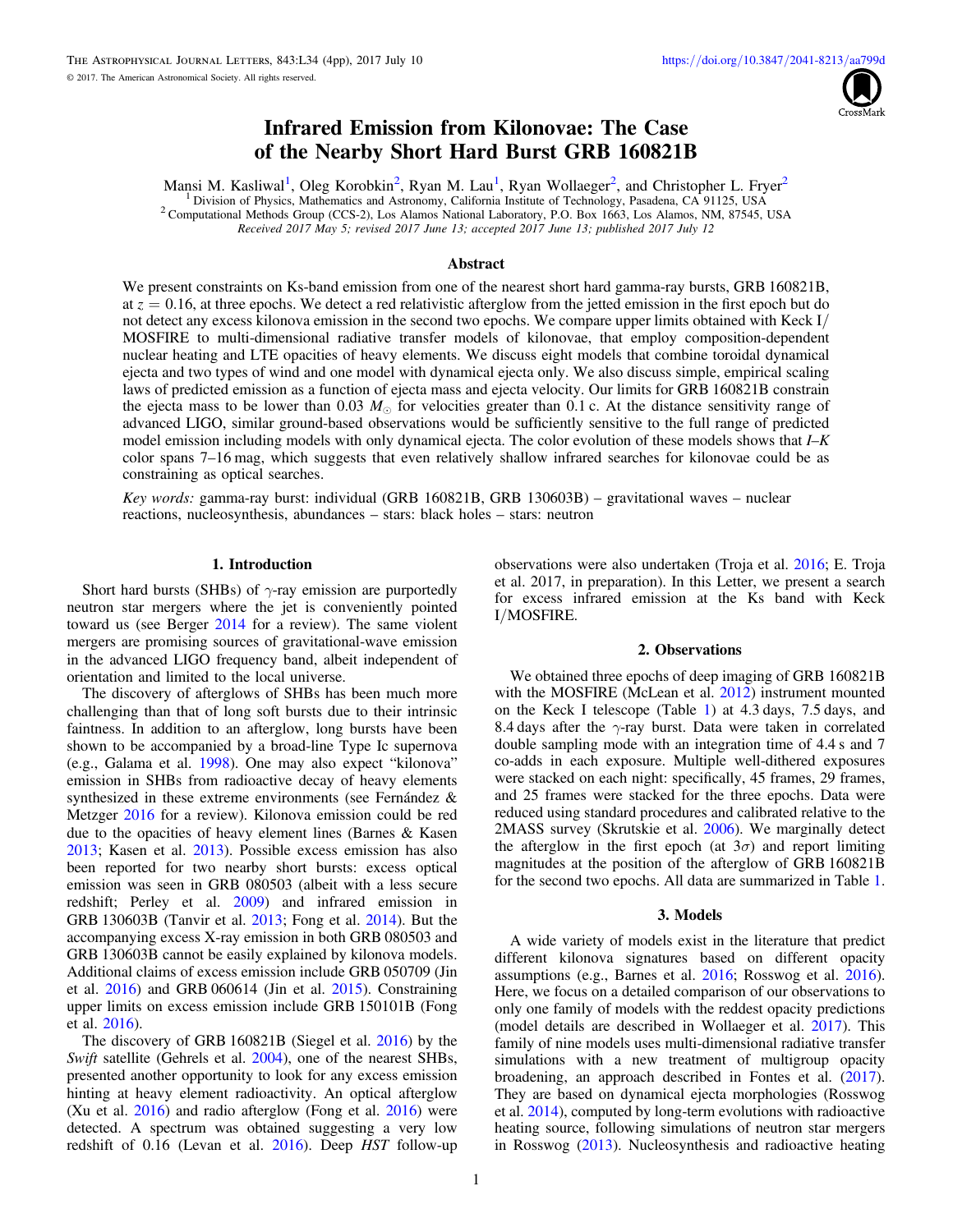Table 1 Ks-band Data on GRB 160821B

<span id="page-1-0"></span>

| MJD (Phase)                     | Instrument     | Filter | Apparent mag (Vega)     | Apparent mag (AB)       | Absolute Mag (AB) |
|---------------------------------|----------------|--------|-------------------------|-------------------------|-------------------|
| 57626.234 $(+4.3 \text{ days})$ | Keck I/MOSFIRE | Κs     | $22.19_{-0.31}^{+0.44}$ | $24.04_{-0.31}^{+0.44}$ | $-15.4$           |
| 57629.402 $(+7.5 \text{ days})$ | Keck I/MOSFIRE | Ks     | $>22.17(3\sigma)$       | $>24.02(3\sigma)$       | $-15.4$           |
| 57630.321 $(+8.4 \text{ days})$ | Keck I/MOSFIRE | Ks     | $>22.0(3\sigma)$        | $>$ 23.85 (3 $\sigma$ ) | $-15.6$           |

are computed using nuclear network code WinNET (Korobkin et al. [2012;](#page-3-0) Winteler [2014](#page-3-0)) that is derived from the BasNet network (Thielemann et al. [2011](#page-3-0)). Reaction rates for nucleosynthesis are taken from the Rauscher & Thielemann ([2000](#page-3-0)) compilation for the finite range droplet model (FRDM; Möller et al. [1995](#page-3-0)), including density-dependent weak reaction rates (Arcones & Martínez-Pinedo [2011](#page-3-0)) and fission (Panov et al. [2010](#page-3-0), [2005](#page-3-0)). We calculate radioactive heating energy partitioning between different decay species and their thermalization, using empirical formulae derived in Barnes et al. ([2016](#page-3-0)). Radiative transfer simulations are performed using the open source code SuperNu<sup>3</sup> (Wollaeger  $\&$  van Rossum [2014](#page-3-0)), which implements a 3D semi-implicit multigroup Monte Carlo solver.

The simplest model, dubbed SAd, features spherically symmetric analytic density distribution and contains dynamical ejecta only, with corresponding heating rates and opacities. This model is intended as the "worst-case" scenario of a merger in which the brighter wind component is not present, or is obscured by the so-called "lanthanide-curtain" (Kasen et al. [2015](#page-3-0)), and also because this model is the least luminous due to its spherical shape with the lowest surface area. Thus, the SAd model predicts the faintest kilonova signal.

The other eight models combine four different morphologies of dynamical ejecta (A-D from Table 1 in Rosswog et al. [2014](#page-3-0)) with two spherically symmetric analytic models of wind, "wind 1" and "wind 2." The wind carries two different nucleosynthetic compositions from representative tracers H5 and H1 in Perego et al. [2014](#page-3-0), respectively. These models are abbreviated as  $\gamma A_1$ ,  $\gamma B_1$ ,  $\gamma C_1$ ,  $\gamma D_1$ ,  $\gamma A_2$ ,  $\gamma B_2$ ,  $\gamma C_2$ , and  $\gamma D_2$ .

Crude empirical scaling laws for the peak magnitudes (mp) in JHKs bands, depending on masses  $(m)$  and velocities  $(v)$ , are as follows (for more details, see Wollaeger et al. [2017](#page-3-0)):

$$
mp_J = mp_{J0} - 0.93 \log(m/m_0) - 1.61 \log(v/v_0), \quad (1)
$$

$$
mp_H = mp_{H0} - 0.95 \log(m/m_0) - 1.55 \log(v/v_0), \quad (2)
$$

$$
mpK = mpK0 - 0.99 \log(m/m0) - 1.53 \log(v/v0).
$$
 (3)

With these scaling formulas, starting with peak JHKs magnitudes  $mp_{J0}$ ,  $mp_{H0}$ ,  $mp_{K0}$  for a model with some mass  $m<sub>0</sub>$  and some velocity v<sub>0</sub>, we can estimate the peak magnitudes for a different mass and velocity. Furthermore, we note that the time to maximum light also scales with ejecta mass and median velocity (cf. Grossman et al. [2014](#page-3-0)):

$$
t_p/t_{p0} = (m/m_0)^{0.32} (\nu/\nu_0)^{-0.60}.
$$
 (4)

These empirical fits are obtained using gray opacity models. The above models do not assume gray opacity, and hence we caution that these empirical fits are only an approximation.





Figure 1. I–K color (black circles), J–K color (red diamonds), and H–K color (green squares) evolution as a function of time since the neutron star merger. Even a shallow infrared search for kilonovae would be more constraining than an optical search. H band may be the most optimal ground-based infrared filter given the relatively lower sky brightness and small H–K colors.

### 4. Discussion

First, we investigate whether our Ks-band detection of GRB 160821B in the first epoch at 4.3 days is consistent with afterglow emission from the jet. If we extrapolate V mag of the afterglow reported in Troja et al.  $(2016)$  $(2016)$  $(2016)$  at 3.6 days, and assume a power-law decay based on fitting to afterglow photometry reported in Xu et al.  $(2016)$  $(2016)$  $(2016)$ , we find that the V–K color is approximately 1.9 mag AB. This  $V-K$  color is somewhat redder than that expected from a typical SHB afterglow spectral index but it can possibly be explained by dust. Looking up the extensive compilation of afterglow data of short hard bursts by Fong et al.  $(2015)$  $(2015)$  $(2015)$ , we find that there is remarkably little Ks-band data that we can directly compare to (note that the latest phase of a near-IR afterglow detection in this compilation is only 1.5 days). The  $V-K$  color is inconsistent with all the kilonova models presented in this Letter that predict colors redder than 6 mag at this phase (Figure 1). The  $V-K$  color is also not as red as models presented in Barnes et al. ([2016](#page-3-0)) or Rosswog et al. ([2016](#page-3-0)) (see Figure [2](#page-2-0)). Furthermore, our Ks-band non-detections in the second two epochs at 7.5 days and 8.7 days are also consistent with the hypothesis that there was no detectable kilonova emission from this GRB (see Figure [2](#page-2-0)). Additional contemporaneous multi-band multi-epoch photometry is necessary to securely disentangle whether or not there could be a contribution from both an afterglow and a kilonova at this 4.3 day epoch. For example, if there was evidence to rule out a dust contribution, the excess emission could perhaps be explained by relatively bluer kilonova models with different assumptions on ejecta composition and ejecta opacity.

Proceeding despite this caveat, we applied the empirical scaling laws discussed in Section [3](#page-0-0) to rescale the Ks-band light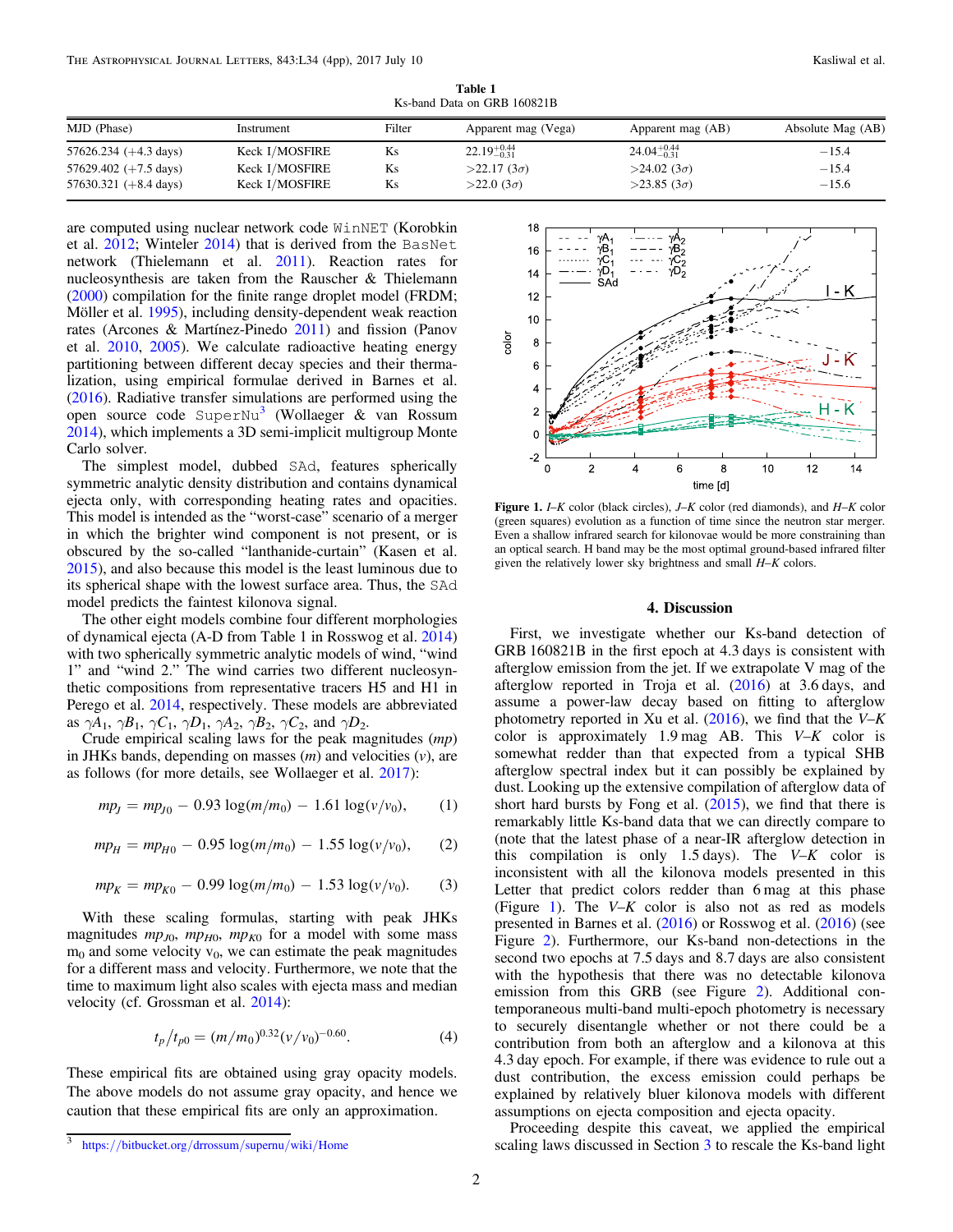<span id="page-2-0"></span>

Figure 2. Comparing the GRB 160821B upper limits to model predictions in the Ks band (red solid lines) and V band (blue solid lines) assuming an ejecta mass of 0.01  $M_{\odot}$  and ejecta velocity of 0.1 c. Also shown for comparison are other kilonova models in the literature with similar ejecta mass and ejecta velocity assumptions by Barnes et al. ([2016](#page-3-0); black dashed line, Ks band, and V band) and Rosswog et al. ([2016](#page-3-0); light gray dashed-dotted line, Ks band and V band, "ns12n14-dz31" model). The bluest models are powered by beta decay of free neutrons (gray dotted line; Metzger et al. [2015](#page-3-0)).

curves for each of our models to a different value of mass and velocity, for a range of masses and velocities. We then sampled the resulting redshifted light curves at the observed epochs and marked out regions with magnitudes excluded by upper limits at 4.3 days and 7.5 days. The result is shown in Figure 3, where we plot excluded area for each model in the mass–velocity parameter space. The upper limit at epoch 8.7 days does not provide additional constraints, so we do not show corresponding areas. Given that most simulations predict ejecta velocities higher than 0.1 c (Hotokezaka et al. [2013](#page-3-0); Rosswog [2013](#page-3-0)), we conclude that the mass of the dynamical ejecta of GRB 160821B is less than 0.03  $M_{\odot}$ . We note that this constraint is broadly consistent with other less red models in the literature (Barnes et al. [2016](#page-3-0); Rosswog et al. [2016](#page-3-0)) within a factor of few (see Figure 2).

To further characterize the parameter space of this family of models, we look at the predicted model emission as a function of ejecta mass and ejecta velocity using the empirical scaling laws described above (see Figure [4](#page-3-0)). Future gravitational-wave detections of neutron star mergers will be relatively nearby due to the sensitivity of advanced gravitational-wave interferometers being limited to approximately 200 Mpc (Abbott et al. [2016](#page-3-0)). At this distance limit, similar ground-based Ks-band photometry would be extremely constraining for all models including the faintest SAd model with dynamical ejecta only (Figure [4](#page-3-0)) for any assumption in ejecta mass or velocity spanning two orders of magnitude. For comparison in Figure [4,](#page-3-0) we also show the J-band detection of GRB 130603B (−15.35 mag at 7 days in the comoving frame; Tanvir et al. [2013](#page-3-0)). The models presented here would suggest a very high ejecta mass,  $m_{\text{ej}} > 0.08 M_{\odot}$  (or extreme velocities  $> 0.4 c$ , which also shifts the peak to earlier time). However, one caveat here is that the nuclear mass model FRDM tends to underestimate nuclear heating rates in comparison with other mass models (Duflo & Zuker [1995](#page-3-0)), and hence produces dimmer kilonovae (Rosswog et al. [2016](#page-3-0)).

Examining the extremely red color evolution further (Figure [1](#page-1-0)), we find  $I-Ks$  colors peaking between  $7-16$  mag.



Figure 3. Ks-band upper limit for GRB 160821B at 4.3 days and 7.5 days rules out the purple shaded and green shaded regions, respectively, with higher ejecta mass and higher ejecta velocity than denoted by the contours above. Each contour represents one of the eight models for each of two epochs. Assuming model predictions of dynamical ejecta in excess of 0.1 c, our observations suggest ejecta masses lower than 0.03  $M_{\odot}$  for this event.

This suggests that even a relatively shallow infrared search for a kilonova would be competitive and complementary to constraints from optical searches (e.g., Kasliwal et al. [2016](#page-3-0); Smartt et al. [2016](#page-3-0); Soares-Santos et al. [2016](#page-3-0)). The H−Ks color is relatively small, suggesting that either filter would work well. Space-based observations, unhindered by night sky brightness, are deeper but are currently limited to the H band with narrow field-of-view cameras on board the Hubble Space Telescope (until the launch of the James Webb Space Telescope and Wide Field Infrared Survey Telescope).

Infrared searches for kilonovae associated with coarsely localized gravitational-wave triggers are currently inhibited by the astronomical cost of wide-field infrared detectors. The best effort currently is the 0.6 deg<sup>2</sup> field-of-view camera on the 4 m VISTA telescope (Sutherland et al. [2015](#page-3-0)). For example, VISTA covered 8% of the localization of GW150914 to a depth of  $J < 20.7$  (Abbott et al. [2016](#page-3-0); GCN  $\#18353$ ). While the depth is constraining (corresponds to  $-14.3$  at 100 Mpc), the fractional area covered is too small. A future wide-field survey, say in the H band or Ks band to a similar depth, but covering a larger fraction of the error circle would be constraining in this context. We are exploring alternative semiconductors (Sullivan et al. [2014;](#page-3-0) R. Simcoe et al. 2017, in preparation) and/or creative optical design at a polar location (Moore et al.  $2016$ ) to break this cost barrier and/or blinding night-sky barrier to explore the dynamic infrared sky.

M.M.K. thanks M. Heida, F. Fuerst, and E. S. Phinney for cooperating with the Target Of Opportunity interrupt observations at Keck I. We thank S. B. Cenko, J. Barnes, D. Kasen, R. Simcoe, D. A. Perley, S. R. Kulkarni, W. Fong, N. Lloyd-Ronning, and W. Even for valuable discussions. We thank our anonymous referee for helpful feedback. This work was supported by the GROWTH (Global Relay of Observatories Watching Transients Happen) project funded by the National Science Foundation Partnership in International Research Program under NSF PIRE grant number 1545949. Work at LANL was done under the auspices of the National Nuclear Security Administration of the U.S. Department of